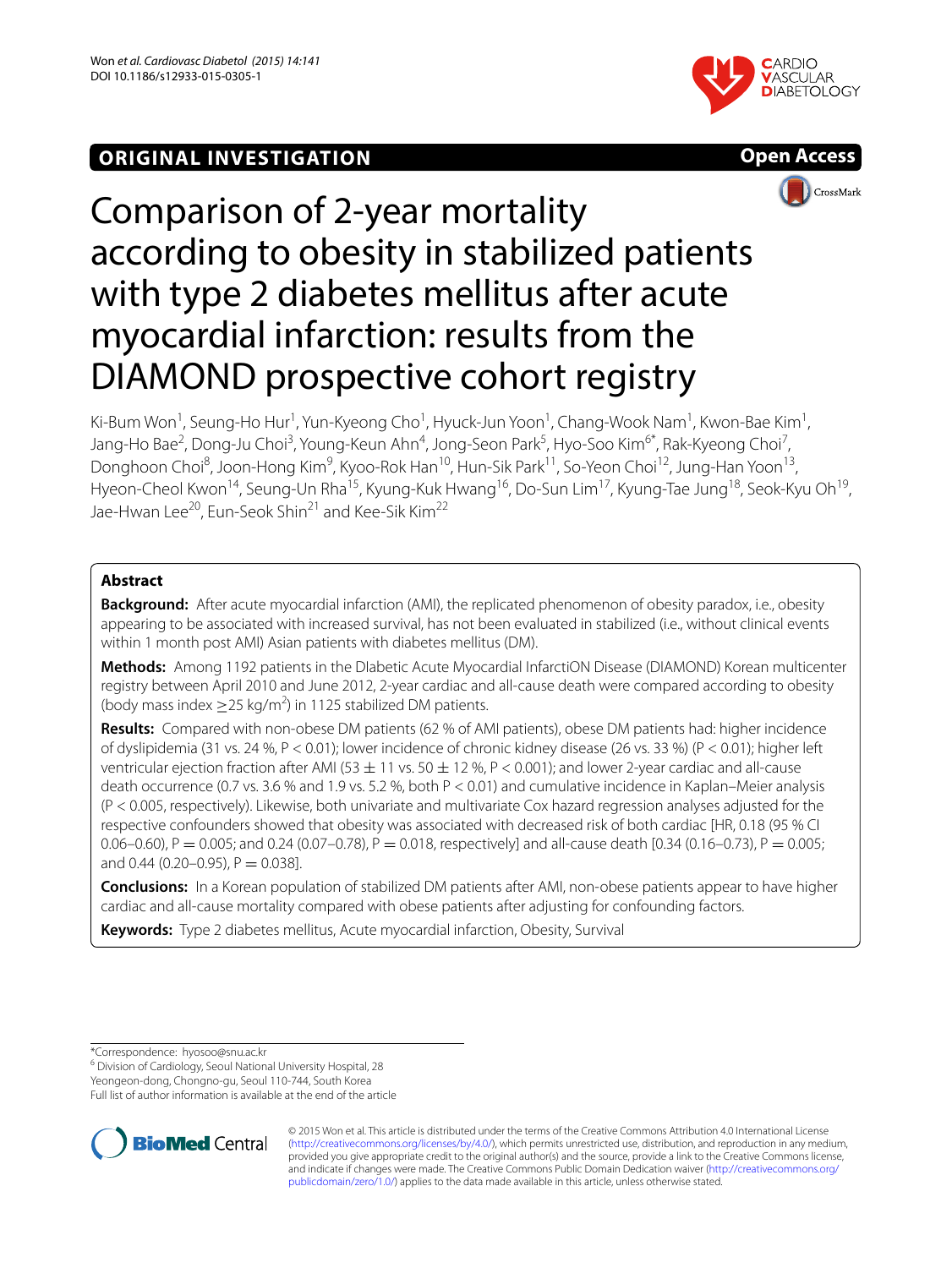#### **Background**

Obesity is strongly associated with an increased risk of numerous comorbidities and mortality in the general population  $[1-3]$  $[1-3]$ . In particular, obese subjects are more prone to be affected by cardiovascular (CV) events than non-obese subjects [\[4](#page-6-2)]. However, obesity appearing to be associated with improved survival has been reported after major CV events such as acute myocardial infarction (AMI) [\[5–](#page-6-3)[9\]](#page-6-4).

It is well established that diabetes mellitus (DM) is a major risk factor for CV morbidity and mortality [\[10](#page-6-5), [11\]](#page-6-6). Previous studies have reported that diabetic patients have an increased risk for mortality after AMI [[12](#page-6-7), [13](#page-6-8)]. However, there is a paucity of data on the association between obesity and mortality in diabetic patients after the event of AMI; identifying this association may be more important in the Asian population because of the explicitly different features of DM in Asia [\[14](#page-6-9)[–16\]](#page-6-10). In addition, it is necessary to evaluate this association in stabilized (i.e., without clinical events within 1 month) patients after AMI considering that it is difficult to identify the individual impact of clinical factors on early-term events after AMI [[17\]](#page-6-11). Thus, we evaluated the association between obesity and 2-year mortality in stabilized diabetic patients after AMI in the Korean population.

#### **Methods**

#### **Subjects and study design**

This is a prospective, multicenter, observational study of clinical outcomes following AMI in patients with type 2 DM included in the DIabetic Acute Myocardial InfarctiON Disease (DIAMOND) registry in Korea between April 2010 and June 2012. Initially, 1192 consecutive patients with type 2 DM who presented with ST-elevation myocardial infarction (STEMI) or non ST-elevation myocardial infarction (NSTEMI) were enrolled from 22 university or tertiary hospitals that voluntarily participated in this study and were evenly distributed throughout South Korea. All participants had: (a) age ≥45 years; (b) documented STEMI or NSTEMI by an elevated creatine kinase-MB fraction (CK-MB) (exceeding 3 times upper limit of normal) and cardiac troponin-I level (exceeding upper normal limit); and (c) angiographically confirmed significant coronary stenosis  $(\geq 50 \%)$  luminal stenosis) with intracoronary filling defect or haziness suggesting coronary thrombus/vulnerable plaque, or coronary spasm induced acute myocardial infarction defined by an elevated cardiac enzymes without significant stenosis. Type 2 DM was diagnosed by fasting plasma glucose level on two separate occasions  $\geq$ 126 mg/dL or a random plasma glucose level  $\geq$ 200 mg/dL or 2-h plasma glucose post 75 g dextrose load done on two separate occasions  $\geq$ 200 mg/dL, or previously diagnosed DM by taking oral hypoglycemic agents or using insulin. The duration of DM was defined as the time elapsed since a physician diagnosed the diabetic condition. BMI was calculated as weight  $(kg)/height (m<sup>2</sup>)$ , and obesity was defined as a BMI of  $\geq$ 25 kg/m<sup>2</sup>. Stabilized patients with AMI were defined as those who did not have any clinical events within 1 month after the initial presentation of AMI. Among these patients, 67 patients who died in hospital during admission or did not undergo follow-up within 1 month after discharge were excluded from the present study. Finally, 1125 diabetic patients with AMI who did not have any events within 1 month were enrolled for evaluation of cardiac and all-cause mortality according to obesity status.

Percutaneous coronary intervention (PCI) was performed by stenting (stent type and glycoprotein IIb/IIIa receptor blocker use at operator's discretion) using standard technique via femoral or radial approach after a loading dose of aspirin 100–200 mg and clopidogrel 300–600 mg followed by a daily dose of aspirin 100 mg and clopidogrel 75 mg, and an intravenous bolus dose of heparin (50–100 U/kg) and thereafter 100 U/kg as needed to maintain an activated clotting time of >250 s during PCI. After the index procedure, aspirin 100–200 mg and clopidogrel 75 mg daily were prescribed for at least 12 months in patients treated with drug-eluting stent, as possible. All patients continued taking beta-blockers, angiotensin-converting enzyme inhibitors (ACEI) or angiotensin receptor blockers (ARB), and statins, whenever it was not contraindicated.

Coronary lesion morphology was classified using modified American College of Cardiology/American Heart Association criteria [\[18](#page-6-12)]. Thrombolysis in myocardial infarction (TIMI) score was used to determine the degree of coronary flow before and after the procedure [[19\]](#page-6-13). Multivessel disease was defined as the presence of other lesions with  $\geq 50$  % stenosis in the non-infarct related coronary artery. Hypertension was defined as systolic blood pressure ≥140 mmHg and/or diastolic blood pressure ≥90 mmHg or treatment with antihypertensive agents. Dyslipidemia was defined as total cholesterol ≥240 mg/dL, low-density lipoprotein cholesterol (LDL)  $\geq$ 130 mg/dL, high-density lipoprotein cholesterol (HDL) ≤40 mg/dL, triglyceride ≥150 mg/dL and/or treatment with lipid lowering agents. Transthoracic echocardiography was performed to assess the left ventricular ejection fraction (LVEF) using the modified Simpson's bi-planar method. Chronic kidney disease (CKD) was defined as an estimated glomerular filtration rate (eGFR)  $<$  60 mL/  $min/1.73$   $m<sup>2</sup>$  calculated by means of the modification of diet in renal disease formula [\[20\]](#page-6-14). The study outcomes were the occurrence of cardiac and all-cause death during 2-year follow-up. All death was considered cardiac unless there was a clear non-cardiac cause. According to the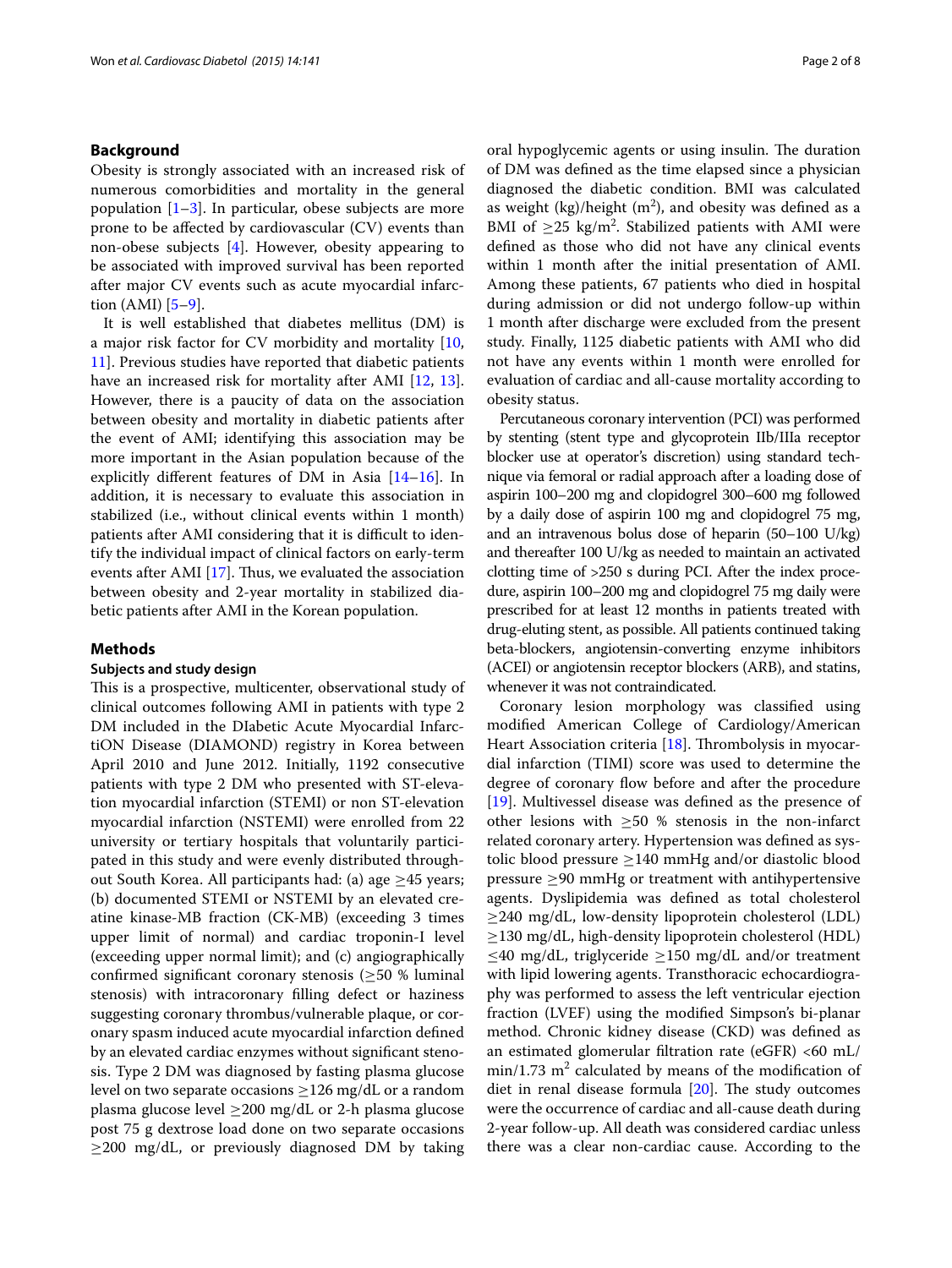follow-up protocol, all patients were contacted at 1, 6, 12, and 24 months after the index procedures; if the patient did not attend a scheduled visit, outcome variables were obtained by telephone. The protocol of this study was approved by the appropriate Institutional Review Board/ Ethical Committee of the respective clinical site, and informed consent was obtained from all participants.

#### **Statistical analysis**

Clinical and biochemical characteristics are shown according to the presence of obesity. Values are expressed as mean  $\pm$  SD for continuous variables and numbers and percentages for categorical variables. Continuous variables were compared using Student's t test, and categorical variables were compared using the  $\chi^2$  test or Fisher's exact test, as appropriate. Kaplan– Meier survival analysis was performed for the cumulative occurrence of cardiac death and all-cause death. Comparisons between groups were performed using the log-rank test. Univariate and multivariate Cox hazard regression analyses were performed to identify the association between obesity and cardiac and all-cause death. Variables entered into the univariate analysis were selected focusing on traditional CV risk factors, procedural factors, the control status of hyperglycemia before AMI, and established clinical factors for mortality after AMI. Thus, univariate analysis included the following variables: old age ( $\geq$ 65 years), male gender, previous MI, hypertension, dyslipidemia, multivessel disease, stent diameter  $\leq$ 2.75 mm, stent length  $\geq$ 28 mm, HbA1c, CKD, LVEF <35 %, and obesity. Variables with  $P < 0.1$ in the univariate analysis were entered into the multivariate Cox hazard regression analysis. The assumption of proportional hazards for the covariates included in the regression models was constant regardless of time, without significant interaction among them. SPSS statistical software version 20.0 (SPSS, Inc., Chicago, IL, USA) was used for all statistical analyses. Values of P < 0.05 were considered statistically significant.

#### **Results**

The clinical characteristics of the 1125 participants (age,  $65 \pm 10$  years; 66 % men) in this study are pre-sented in Table [1.](#page-2-0) Overall, the mean duration of DM was  $10.9 \pm 8.5$  years, mean hemoglobin A1c (HbA1c) level was 7.8  $\pm$  1.5 %, and mean BMI was 24.1  $\pm$  3.0 kg/  $m<sup>2</sup>$  in the present study. The prevalence of obesity was 38 %, and the majority of participants therefore were non-obese. The incidence of BMI <18.5 kg/m<sup>2</sup> and BMI  $\geq$ 30 kg/m<sup>2</sup> was only 2.2 and 3.6 %, respectively.

The distributions of baseline characteristics did not differ between obese and non-obese diabetics, except for those of age, duration of DM, and the incidence of

#### <span id="page-2-0"></span>**Table 1 Clinical characteristics**

|                                   | Obesity<br>$(n = 427)$ | Non-obesity<br>$(n = 698)$ | P       |
|-----------------------------------|------------------------|----------------------------|---------|
| Age, years                        | $63 \pm 10$            | $66 \pm 10$                | < 0.001 |
| Male                              | 283 (66)               | 457 (66)                   | 0.783   |
| BMI, kg/m <sup>2</sup>            | $27.1 \pm 2.0$         | $22.3 \pm 1.8$             | < 0.001 |
| Co-existing conditions            |                        |                            |         |
| Hypertension                      | 294 (69)               | 448 (64)                   | 0.109   |
| Dyslipidemia                      | 134 (31)               | 169 (24)                   | 0.009   |
| <b>CKD</b>                        | 110(26)                | 232 (33)                   | 0.008   |
| Previous MI                       | 22(5)                  | 39(6)                      | 0.754   |
| Smoking                           | 143 (34)               | 229 (33)                   | 0.814   |
| <b>STEMI</b>                      | 204 (48)               | 326 (47)                   | 0.727   |
| LVEF                              | $53 \pm 11$            | $50 \pm 12$                | < 0.001 |
| Systolic blood pressure,<br>mmHg  | $130 \pm 28$           | $130 \pm 28$               | 0.851   |
| Diastolic blood pressure,<br>mmHg | $78 + 17$              | $76 \pm 16$                | 0.116   |
| eGFR, mL/min/1.73 $m2$            | $76 \pm 29$            | $72 + 33$                  | 0.105   |
| DM duration, years                | $9.8 \pm 8.2$          | $11.5 \pm 8.5$             | 0.003   |
| Laboratory                        |                        |                            |         |
| Total cholesterol, mg/dL          | $178 + 46$             | $170 + 46$                 | 0.004   |
| Triglyceride, mg/dL               | $146 \pm 98$           | $131 \pm 100$              | 0.022   |
| LDL, mg/dL                        | $109 \pm 40$           | $101 \pm 41$               | 0.002   |
| HDL, mg/dL                        | $44 \pm 28$            | 44 ± 17                    | 0.988   |
| Creatinine, mg/dL                 | $1.2 \pm 1.3$          | $1.3 \pm 1.4$              | 0.130   |
| HbA1c, %                          | $7.8 \pm 1.4$          | $7.9 \pm 1.6$              | 0.370   |
| hs-CRP, mg/dL                     | $4.6 \pm 15.9$         | $6.9 \pm 23.9$             | 0.081   |
| NT-ProBNP, pg/mL                  | 2836 ± 7592            | 4040 ± 9074                | 0.096   |
| Peak CK-MB, ng/mL                 | $82 \pm 114$           | $83 \pm 137$               | 0.880   |
| Troponin-I, ng/mL                 | $29 \pm 62$            | $31 + 59$                  | 0.637   |
| Medication at discharge, n (%)    |                        |                            |         |
| Aspirin                           | 423 (99)               | 683 (98)                   | 0.126   |
| Clopidogrel                       | 409 (96)               | 661 (95)                   | 0.413   |
| Cilostazol                        | 83 (19)                | 131 (19)                   | 0.781   |
| Beta blocker                      | 364 (85)               | 591 (85)                   | 0.794   |
| <b>ACEI/ARB</b>                   | 355 (83)               | 586 (84)                   | 0.720   |
| Statin                            | 365 (86)               | 572 (82)                   | 0.123   |
| Nitrate                           | 111(26)                | 205 (29)                   | 0.222   |
| Nicorandil                        | 77 (18)                | 149 (21)                   | 0.178   |
| Insulin                           | 51 (12)                | 119(17)                    | 0.020   |
| 2-year clinical outcomes, n (%)   |                        |                            |         |
| Cardiac death                     | 3(0.7)                 | 25 (3.6)                   | 0.003   |
| All-cause death                   | 8(1.9)                 | 36(5.2)                    | 0.006   |

*ACE-I* angiotensin converting enzyme inhibitor, *ARB* angiotensin receptor blocker, *BMI* body mass index, *CKD* chronic kidney disease, *CK-MB* creatine kinase-MB, *DM* diabetes mellitus, *eGFR* estimated glomerular filtration rate, *HbA1c* hemoglobin A1c, *HDL* high density lipoprotein, *hs-CRP* high sensitivity C-reactive protein, *LDL* low density lipoprotein, *LVEF* left ventricular ejection fraction, *MI* myocardial infarction, *STEMI* ST-elevation MI

CKD and insulin use which were significantly higher in non-obese DM patients, while obese DM patients had higher incidence of dyslipidemia and higher LVEF after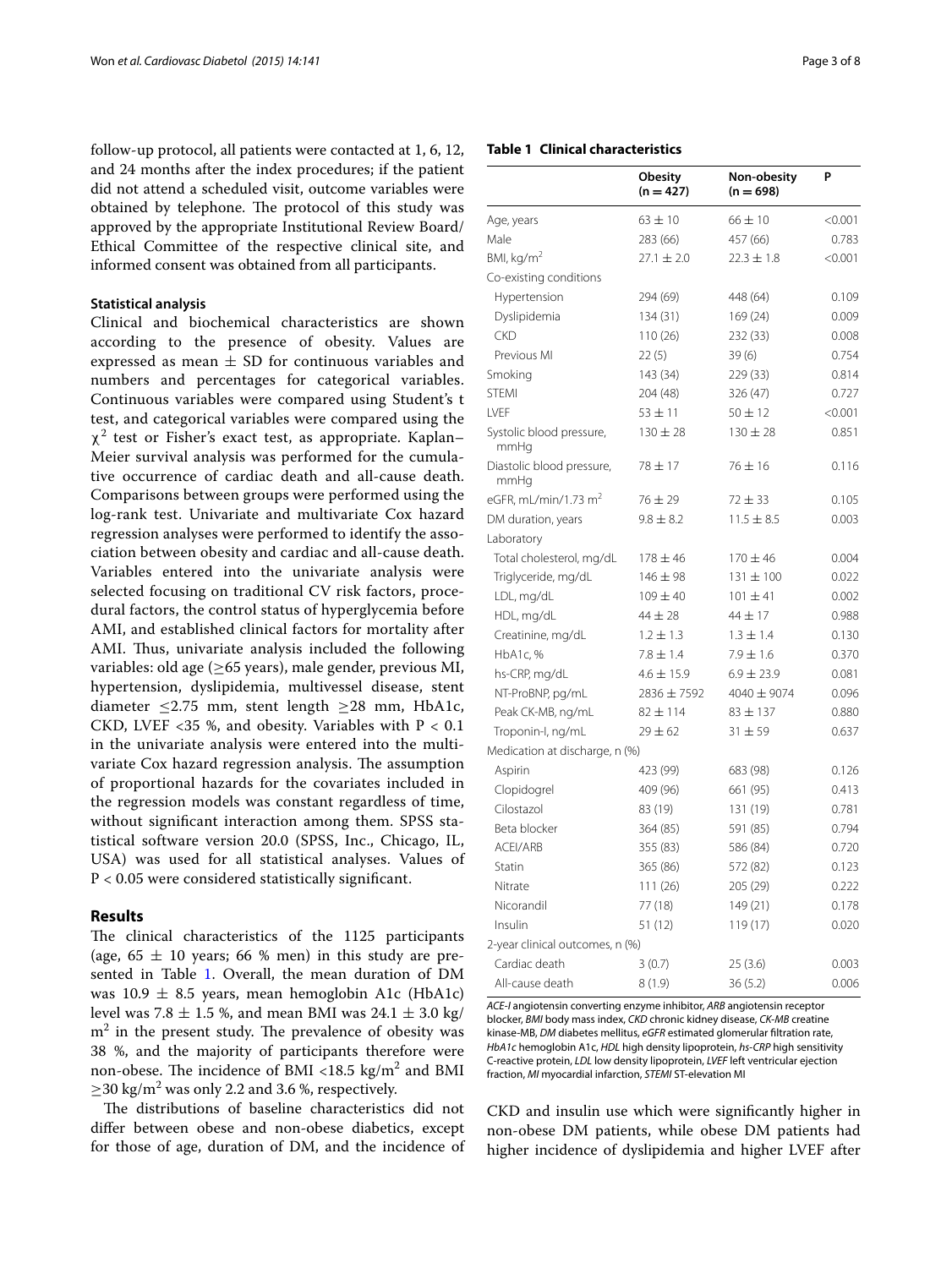<span id="page-3-0"></span>**Table 2 Angiographic and procedural characteristics**

|                            | Obesity<br>$(n = 427)$ | Non-obesity<br>$(n = 698)$ | Р       |
|----------------------------|------------------------|----------------------------|---------|
| Target vessel of LAD       | 209 (49)               | 355 (51)                   | 0.533   |
| Target vessel of LM        | 11(3)                  | 17(2)                      | 0.883   |
| Multivessel disease        | 254 (60)               | 414 (59)                   | 0.954   |
| Type B2/C lesion           | 340 (82)               | 543 (83)                   | 0.850   |
| Pre-PCI TIMI 0             | 173 (42)               | 260 (40)                   | 0.465   |
| Post-PCI TIMI 2/3          | 400 (97)               | 639 (97)                   | 0.592   |
| Use of DES                 | 341 (93)               | 540 (93)                   | 0.684   |
| Stent diameter, mm         | $3.18 + 0.46$          | $3.07 + 0.43$              | < 0.001 |
| Stent length, mm           | $75.4 + 9.6$           | $24.8 \pm 7.9$             | 0.324   |
| Number of implanted stents | $1.6 \pm 0.9$          | $1.5 + 0.8$                | 0.703   |

*DES* drug-eluting stent, *LAD* left anterior descending artery, *LM* left main

coronary artery, *TIMI* thrombolysis in myocardial infarction

AMI (Table [1\)](#page-2-0). As shown in Table [2,](#page-3-0) there were no significant differences in angiographic and procedural characteristics, except for significantly larger stent diameter in obese vs. non-obese DM patients  $(3.18 \pm 0.46 \text{ vs }$  $3.07 \pm 0.43$  mm, P < 0.001).

During 2-year follow-up period, a total of 28 cardiac deaths and 44 all-cause deaths occurred. The occurrence of cardiac death and all-cause death was significantly lower in diabetic patients with than without obesity (cardiac death: 0.7 vs. 3.6 %,  $P = 0.003$ ; all-cause death: 1.9 vs. 5.2 %,  $P = 0.006$ ) (Table [1\)](#page-2-0). Kaplan–Meier survival analysis revealed that the cumulative incidence of cardiac death ( $P = 0.002$ ) and all-cause death ( $P = 0.004$ ) was lower in diabetic patients with obesity than in those without obesity (Fig. [1a](#page-3-1), b). Kaplan–Meier survival analysis revealed consistent result after excluding underweight patients with BMI <[1](#page-5-0)8.5 kg/m<sup>2</sup> (Additional file 1: Figure S1, A and B).

Cox hazard regression models were performed to identify the determinants of cardiac and all-cause death in stabilized DM patients (Table [3\)](#page-4-0). Both univariate and multivariate Cox hazard regression analyses adjusted for the respective confounders showed that obesity was associated with decreased risk of both cardiac [HR, 0.18 (95 % CI 0.06–0.60),  $P = 0.005$ ; and 0.24 (0.07–0.78),  $P = 0.018$ , respectively] and all-cause death  $[0.34 (0.16-0.73), P = 0.005;$  and 0.44  $(0.20-$ 0.95),  $P = 0.038$ . In terms of confounders, in univariate Cox hazard regression analysis, age  $\geq 65$  years, CKD, and LVEF <35 % were significantly associated with increased risk of cardiac and all-cause death, while previous MI was associated with cardiac death. In multivariate Cox hazard regression analysis, CKD and LVEF <35 % were associated with increased risk of cardiac and all-cause death, and age  $\geq 65$  years with all-cause death.

#### **Discussion**

The main findings of the present analysis of the DIA-MOND registry investigating the long-term clinical outcomes after contemporary treatment in stabilized diabetic patients with AMI in the Korean population are: (1) the majority of Korean diabetic patients with AMI are non-obese; (2) obesity is associated with decreased cardiac and all-cause mortality after adjusting for confounding clinical factors.

It is well known that obesity is strongly associated with an increased risk of CV mortality. Song et al. [[21](#page-6-15)] reported that higher CV mortality was observed in men compared with women across categories of anthropometric measures of obesity, and the gender difference was attenuated in obese subjects. Novo et al. [[22](#page-7-0)] reported that subclinical atherosclerosis, especially if it

<span id="page-3-1"></span>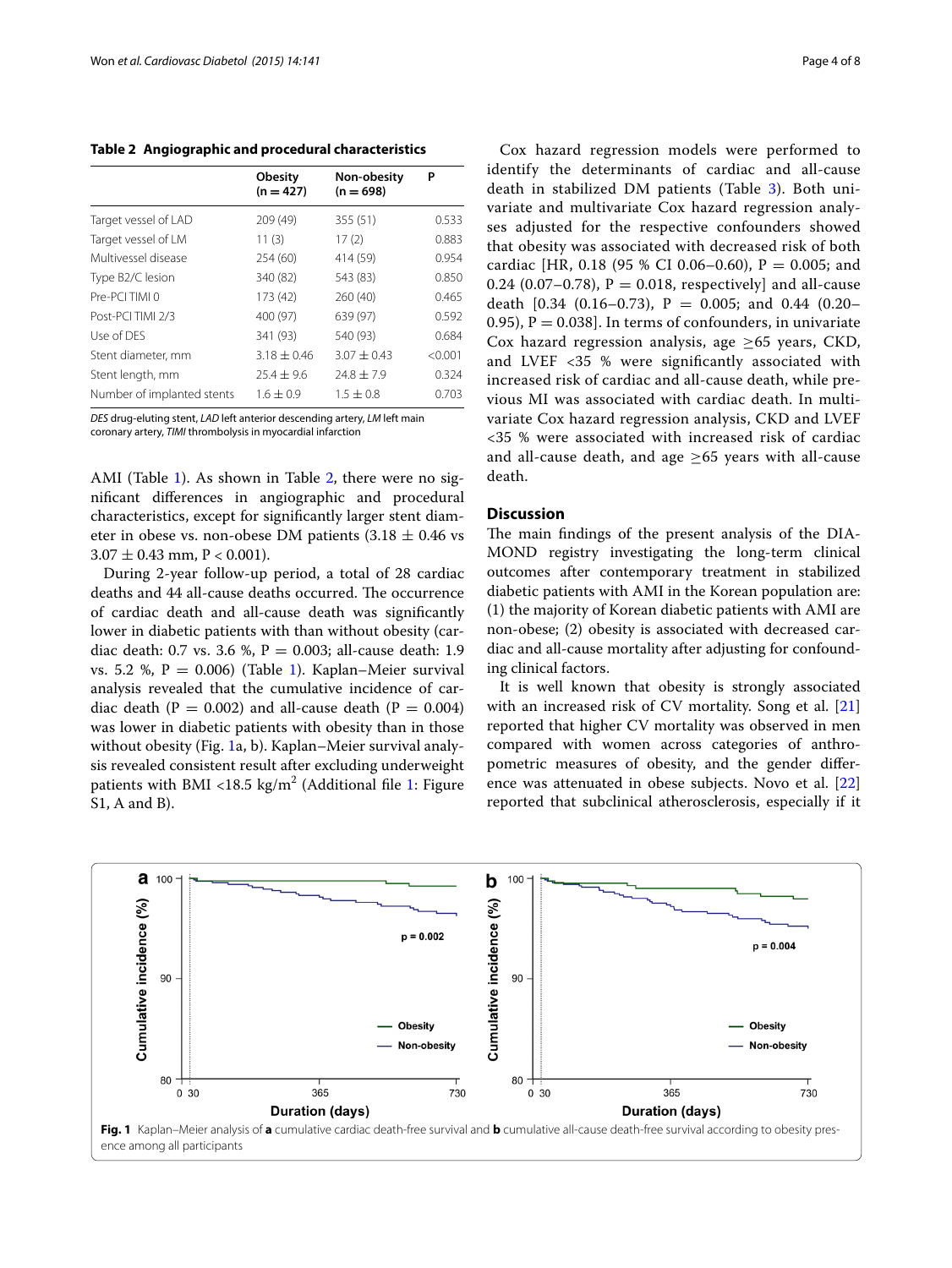|                               | Cardiac death        |         |                     | All-cause death |                     |         |                     |         |
|-------------------------------|----------------------|---------|---------------------|-----------------|---------------------|---------|---------------------|---------|
|                               | <b>Univariate</b>    |         | <b>Multivariate</b> |                 | <b>Univariate</b>   |         | <b>Multivariate</b> |         |
|                               | HR (95 % CI)         | P       | HR (95 % CI)        | P               | HR (95 % CI)        | P       | HR (95 % CI)        | P       |
| Age $\geq 65$ years           | 4.52 (1.72-11.88)    | 0.002   | $2.65(0.98 - 7.15)$ | 0.055           | $3.99(1.91 - 8.31)$ | < 0.001 | $2.58(1.09 - 6.10)$ | 0.031   |
| Male                          | $0.68(0.32 - 1.44)$  | 0.317   |                     |                 | $0.56(0.31 - 1.02)$ | 0.056   | $0.63(0.34 - 1.19)$ | 0.157   |
| Previous MI                   | $3.07(1.07 - 8.85)$  | 0.038   | $2.37(0.81 - 6.94)$ | 0.114           | $2.41(0.95 - 6.11)$ | 0.065   | $1.80(0.70 - 4.63)$ | 0.227   |
| Hypertension                  | 1.94 (0.79-4.79)     | 0.150   |                     |                 | 1.98 (0.95-4.13)    | 0.069   | $1.35(0.60 - 3.00)$ | 0.466   |
| Dyslipidemia                  | $1.33(0.60 - 2.94)$  | 0.481   |                     |                 | $1.21(0.63 - 2.32)$ | 0.563   |                     |         |
| <b>CKD</b>                    | $3.62(1.70 - 7.73)$  | 0.001   | $2.47(1.11 - 5.54)$ | 0.028           | $4.38(2.34 - 8.21)$ | < 0.001 | $3.10(1.56 - 6.17)$ | 0.001   |
| Multivessel disease           | $1.19(0.55 - 2.57)$  | 0.663   |                     |                 | $1.08(0.59 - 1.99)$ | 0.801   |                     |         |
| HbA1c, %                      | $1.17(0.90 - 1.52)$  | 0.245   |                     |                 | $1.01(0.80 - 1.29)$ | 0.920   |                     |         |
| Stent diameter $\leq$ 2.75 mm | $0.87(0.28 - 2.75)$  | 0.817   |                     |                 | $0.71(0.29 - 1.76)$ | 0.456   |                     |         |
| Stent length $\geq$ 28 mm     | $1.62(0.59 - 4.49)$  | 0.350   |                     |                 | $1.86(0.88 - 3.95)$ | 0.105   |                     |         |
| LVEF $<$ 35 %                 | $6.09(2.79 - 13.30)$ | < 0.001 | 4.18 (1.90-9.23)    | < 0.001         | 4.77 (2.47-9.21)    | < 0.001 | $3.35(1.72 - 6.53)$ | < 0.001 |
| Obesity                       | $0.18(0.06 - 0.60)$  | 0.005   | $0.24(0.07 - 0.78)$ | 0.018           | $0.34(0.16 - 0.73)$ | 0.005   | $0.44(0.20 - 0.95)$ | 0.038   |

<span id="page-4-0"></span>**Table 3 Cox hazard regression models to identify the independent determinants for cardiac and all-cause death**

*CI* confidence interval, *CKD* chronic kidney disease, *HbA1c* hemoglobin A1c, *HR* hazard ratio, *LVEF* left ventricular ejection fraction, *MI* myocardial infarction

was associated with metabolic syndrome (MetS) which has central obesity as its major characteristic, leads to an increased risk of CV mortality. These studies were performed in the general population without consideration of major CV events such as AMI. In contrast, several recent studies reported the phenomenon of obesity paradox, i.e. long-term mortality appearing to be significantly lower among obese than non-obese patients after the event of AMI, albeit with different independent predictive value of obesity for long-term mortality after adjusting for confounding factors [[23,](#page-7-1) [24](#page-7-2)]. There is a paucity of data on whether this phenomenon is observed in patients with DM, which is considered a coronary artery disease risk-equivalent in clinical practice [\[25\]](#page-7-3).

Both a deterioration of insulin secretion and an aggravation of insulin resistance are two pivotal defects in the pathogenesis of DM [\[26,](#page-7-4) [27\]](#page-7-5). It is obvious that obesity is one of the major factors for insulin resistance, but the criterion and prevalence of obesity differ according to ethnicity. Moreover, the clinical features of the development of type 2 DM in Asia are somewhat different from those in other parts of the world, with DM developing at a younger age and in subjects with much lower BMI despite the substantial increases in the prevalence of obesity and type 2 DM in Asia [[14\]](#page-6-9). In Korea, previous studies reported that 65 % of diabetic subjects are non-obese and that impaired insulin secretion is more prominent than insulin resistance in the pathogenesis of type 2 DM, even in the status of impaired glucose tolerance [[28](#page-7-6)[–30](#page-7-7)]. In the present study, the majority of diabetic patients, approximately 62 %, also was non-obese. This value is very similar compared to the previous studies although

our study was performed in diabetic patients after the event of AMI.

Although the phenomenon of the obesity paradox, i.e., obesity appearing to be associated with improved survival in patients with AMI, has been replicated  $[5-9]$  $[5-9]$ , there is a paucity of data on the association between obesity and CV mortality in diabetic patients with AMI, and it is uncertain whether this effect persists in stabilized patients after the event of AMI, which warrants investigation because the confounding relationships among multiple clinical factors may be able to simultaneously influence development of early-term events [[17\]](#page-6-11). A recent study reported a strong protective effect of overweight or obesity on all-cause mortality in AMI patients without DM, but the effect was not found among those with DM [[31](#page-7-8)]. However, in the latter German population-based AMI registry study the prevalence of overweight or obesity defined as a BMI  $\geq$ 25 kg/m<sup>2</sup> was up to 81 % among diabetic patients. In particular, the prevalence of obesity defined as a BMI  $\geq$ 30 kg/m<sup>2</sup> was almost 38 % among diabetic patients. In contrast, the prevalence of BMI  $\geq$ 30 kg/m<sup>2</sup> was only 3.6 % (41 patients) in the present study, which might have contributed to the different results obtained.

The exact mechanism by which obesity improves survival after the event of AMI is unknown. However, one potential explanation is that obese patients may have less severe left ventricular systolic dysfunction after the event of AMI. In experimental data, using a diet-induced obesity model, Poncelas et al. [\[32](#page-7-9)] suggested the beneficial effect of increased insulin signaling as the mechanism underlying the obesity paradox, and Salie et al. [[33](#page-7-10)] reported that obesity-inducing diets appeared to have a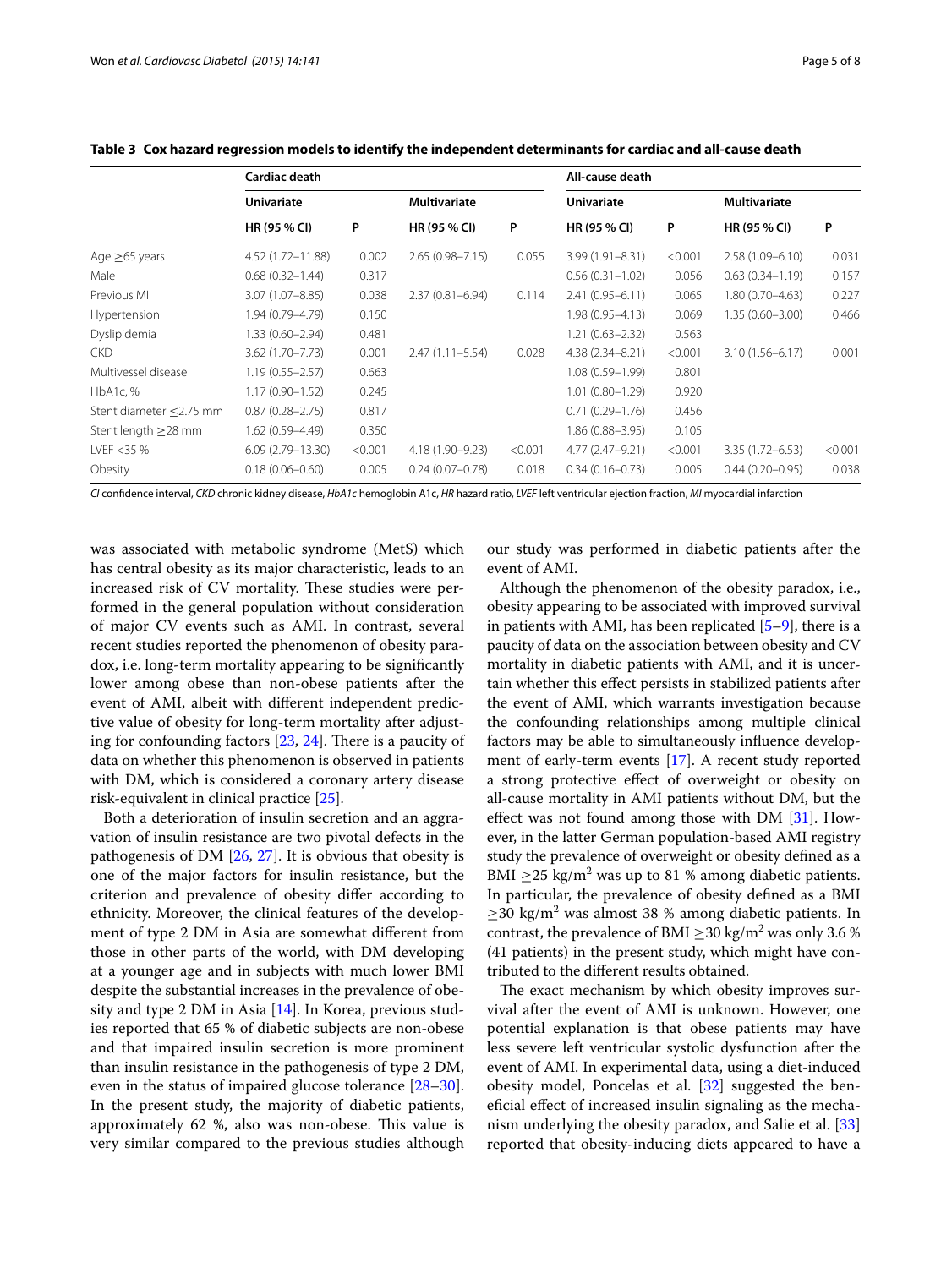cardioprotective effect against ischemia or reperfusion damage. In clinical data, Lundergan et al. [\[34](#page-7-11)] reported that high BMI was associated with an increased effect of preservation of LVEF and improved 30-day survival in patients with AMI. Sohn et al. [[35](#page-7-12)] recently reported that obesity is independently associated with smaller infarct size which was identified using contrast-enhanced magnetic resonance imaging in Korean patients undergoing primary PCI for STEMI. In the present study, diabetic patients with obesity had significantly higher LVEF compared to those without obesity after AMI. In addition, the incidence of LVEF  $<35$  % that was independently associated with both cardiac and all-cause death was significantly lower among diabetic patients with than those without obesity.

Several previous studies investigated the association between obesity and coronary atherosclerosis using coronary computed tomographic angiography. Labounty et al. [[36\]](#page-7-13) reported that an increased BMI was associated with a greater prevalence, extent, and severity of coronary artery disease (CAD). Dores et al. [\[37\]](#page-7-14) reported that obesity was associated with the presence of CAD, but it was not correlated with the severity of CAD in subjects with suspected CAD. However, these studies were based on Western populations and evaluated the relationship between BMI and coronary atherosclerosis without the consideration of diabetic status. Recently, Won et al. [\[38\]](#page-7-15) reported that DM was strongly associated with coronary parameters including any plaque, obstructive plaque, and coronary artery calcium score (CACS) >100 in a Korean population. According to this study, the prevalence of obesity was significantly higher in diabetic subjects than in nondiabetic subjects but the majority of diabetic patients were non-obese. Obesity was independently associated with the presence of any plaque and CACS >100 in nondiabetic subjects, but it was not associated with any coronary parameters in established diabetic subjects. These results may imply that obesity contributes to the development of DM but it is not a useful predictor for the presence and severity of CAD in established diabetic subjects in a Korean population. Further investigation to identify the association between obesity and major CV complications may be necessary in Asian diabetic patients.

The prevalence of obesity which is significantly associated with dyslipidemia, type 2 DM, and CV disease has increased worldwide. Although BMI is the most commonly used anthropometric tool to assess obesity status, BMI which might not be the ideal measure to discriminate between fat and lean body mass. Considering that recent studies emphasized the quality or function of adipose tissue compared with its amount with respect to CV disease [\[39](#page-7-16)] and the optimal treatment for atherogenic dyslipidemia in association with obesity [[40\]](#page-7-17), it is

necessary to evaluate the phenomenon of obesity paradox focusing on these issues. Additionally, further study is warranted to assess whether the phenomenon of obesity paradox results from a statistical artifact associated with collider stratification bias [\[41](#page-7-18)].

The present study has some limitations. First, we identified an association between obesity and survival but did not present the range of BMI over which it held, which was difficult to determine because only 41 (3.6 %) of our diabetic patients had a BMI  $\geq$ 30 kg/m<sup>2</sup>. The latter proportion was very small compared to those reported in other studies investigating the obesity paradox phenomenon, which might be related to the explicitly different characteristics of DM in the Asian population. Second, we only used BMI which might not be the ideal measure to discriminate between fat and lean body mass to identify obesity status; however, a previous study reported that BMI was significantly associated with abdominal fat and waist circumference in Korean subjects [\[42\]](#page-7-19). Third, the present study might have underestimated the risk of mortality because clinical events are likely to occur in the acute stage after AMI presentation, especially for highrisk patients. However, this study was performed to focus on excluding confounding impact of multiple factors during the early stage after the event of AMI. Finally, we did not control for the stent type which may have influenced study results. Despite its limitations, the present study is unique in that it identified the obesity paradox in stabilized diabetic patients after the event of AMI in an Asian population. Considering the different clinical features of diabetic patients in Asian compared to Western populations, the results of this study may provide valuable information on the association between obesity and prognosis after the event of AMI in Asian diabetic patients.

#### **Conclusion**

In a Korean population of stabilized DM patients after the event of AMI, cardiac and all-cause mortality appeared to be higher in non-obese than obese patients. Obesity was significantly associated with decreased risk for cardiac and all-cause death after adjusting for confounding risk factors.

#### **Additional file**

<span id="page-5-0"></span>**[Additional file 1: Figure S1.](http://dx.doi.org/10.1186/s12933-015-0305-1)** Kaplan–Meier analysis of (A) cumulative cardiac death-free survival and (B) cumulative all-cause death-free survival according to categorical BMI among all participants.

#### **Abbreviations**

ACEI: angiotensin-converting enzyme inhibitors; AMI: acute myocardial infarction; ARB: angiotensin receptor blockers; BMI: body mass index; CACS: coronary artery calcium score; CAD: coronary artery disease; CI: confidence interval; CKD: chronic kidney disease; CK-MB: creatine kinase-MB; CV: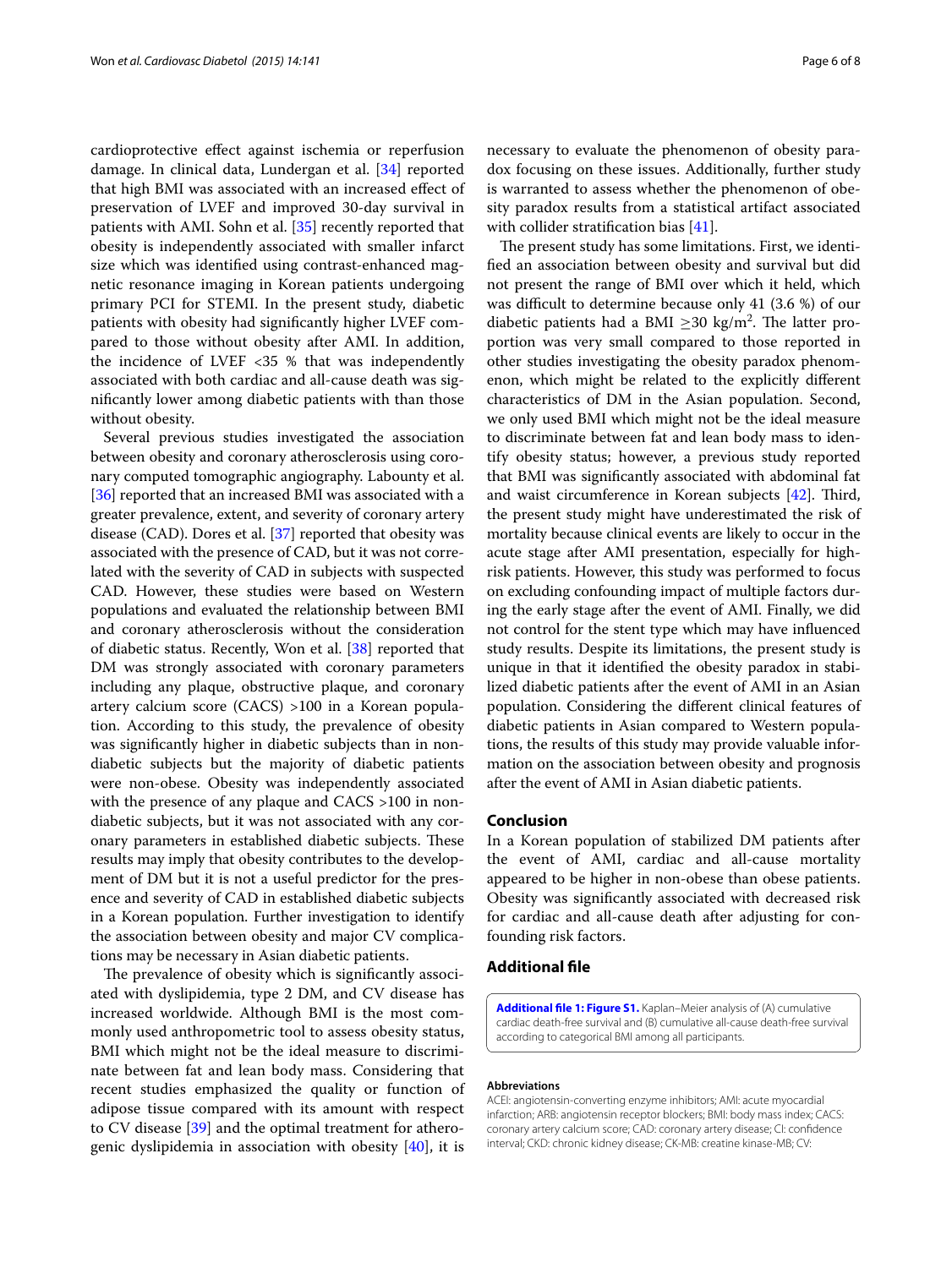cardiovascular; DES: drug-eluting stent; DM: diabetes mellitus; eGFR: estimated glomerular filtration rate; HbA1c: hemoglobin A1c; HDL: high-density lipoprotein; HR: hazard ratio; hs-CRP: high sensitivity C-reactive protein; LAD: left anterior descending artery; LDL: low-density lipoprotein; LM: left main coronary artery; LVEF: left ventricular ejection fraction; MetS: metabolic syndrome; MI: myocardial infarction; NSTEMI: non ST-elevation myocardial infarction; NT-ProBNP: N-terminal prohormone of brain natriuretic peptide; PCI: percutaneous coronary intervention; QCA: quantitative coronary angiography; STEMI: ST-elevation myocardial infarction; TIMI: thrombolysis in myocardial infarction.

#### **Authors' contributions**

All authors have made substantial contributions. KW performed the statistical analysis and drafted the manuscript. SH and HK supervised data analysis and manuscript drafting. YC, HY, CN, JB, DC, YA, JP, RC, DC, JK, KH, HP, and SC contributed to data acquisition. JY, HK, SR, KH, DL, KJ, SO, JL, and ES contributed to the interpretation of data. SH, HK, and KK critically revised the manuscript. All authors read and approved the final manuscript.

#### **Author details**

Division of Cardiology, Keimyung University Dongsan Medical Center, Daegu, South Korea. <sup>2</sup> Division of Cardiology, Konyang University Hospital, Daejeon, South Korea. 3 Division of Cardiology, Seoul National University Bundang Hospital, Seongnam, South Korea. 4 Division of Cardiology, Chonnam National University Hospital, Gwangju, South Korea. 5 Division of Cardiology, Yeungnam University Hospital, Daegu, South Korea. 6 Division of Cardiology, Seoul National University Hospital, 28 Yeongeon‑dong, Chongno‑gu, Seoul 110‑744, South Korea. 7 Division of Cardiology, Sejong General Hospital, Bucheon, South Korea. 8 Division of Cardiology, Yonsei University Severance Hospital, Seoul, South Korea. 9 Division of Cardiology, Pusan National University Yangsan Hospital, Yangsan, South Korea. 10 Division of Cardiology, Hallym University Kangdong Sacred Heart Hospital, Seoul, South Korea.<sup>11</sup> Division of Cardiology, Kyungpook National University Hospital, Daegu, South Korea. <sup>12</sup> Division of Cardiology, Ajou University Hospital, Suwon, South Korea. 13 Division of Cardiology, Wonju Severance Christian Hospital, Wonju, South Korea. <sup>14</sup> Division of Cardiology, Samsung Medical Center, Seoul, South Korea. 15 Division of Cardiology, Korea University Guro Hospital, Seoul, South Korea. <sup>16</sup> Division of Cardiology, Chungbuk National University Hospital, Cheongju, South Korea.<br><sup>17</sup> Division of Cardiology, Korea University Anam Hospital, Seoul, South Korea.<br><sup>18</sup> Division of Cardiology, Eulji University Hospital, Daejeon, South Korea. 21 Division of Cardiology, Ulsan University Hospital, Ulsan, South Korea. 22 Division of Cardiology, Daegu Catholic University Medical Center, Daegu, South Korea.

#### **Acknowledgements**

This study was supported by a grant from Bayer Korea, Co., Ltd. Authors including KW, SH, YC, HY, CN, and KK were supported by the National Research Foundation of Korea (NRF) Grant funded by the Korea Government (MSIP) (No. 2014R1A5A2010008). We thank Hyo-Eun Kim and Roberto Patarca for critical contribution to this study.

#### **Competing interests**

The authors declare that they have no competing interest.

Received: 2 July 2015 Accepted: 9 October 2015 Published online: 15 October 2015

#### **References**

- <span id="page-6-0"></span>1. Calle EE, Thun MJ, Petrelli JM, Rodriguez C, Heath CW Jr. Body mass index and mortality in a prospective cohort of US adults. N Engl J Med. 1999;341:1097–105.
- 2. Peeters A, Barendregt JJ, Wilekens F, Mackenbach JP, Al Mamun A, Bonneux L. Obesity in adulthood and its consequences for life expectancy: a life-table analysis. Ann Intern Med. 2003;138:24–32.
- <span id="page-6-1"></span>3. Berrington De Gonzalez A, Hartge P, Cerhan JR, Flint AJ, Hannan L, MacInnis RJ, Moore SC, Tobias GS, Anton-Culver H, Freeman LB, Beeson WL, Clipp SL, English DR, Folsom AR, Freedman DM, Giles G, Hakansson

MS, Park Y, Pocobelli G, Schatzkin A, Sesso HD, Weiderpass E, Willcox BJ, Wolk A, Zeleniuch-Jacquotte A, Willett WC, Thun MJ. Body-mass index and mortality among 1.46 million white adults. N Engl J Med. 2010;363:2211–9.

- <span id="page-6-2"></span>4. Gelber RP, Gaziano JM, Orav EJ, Manson JE, Buring JE, Kurth T. Measures of obesity and cardiovascular risk among men and women. J Am Coll Cardiol. 2008;52:605–15.
- <span id="page-6-3"></span>5. Buettner HJ, Mueller C, Gick M, Ferenc M, Allgeier J, Comberg T, Werner KD, Schindler C, Neumann FJ. The impact of obesity on mortality in UA/non-ST-segment elevation myocardial infarction. Eur Heart J. 2007;28:1694–701.
- 6. Kragelund C, Hassager C, Hildebrandt P, Torp-Pedersen C, Kober L. Group Ts: Impact of obesity on long-term prognosis following acute myocardial infarction. Int J Cardiol. 2005;98:123–31.
- 7. Bucholz EM, Rathore SS, Reid KJ, Jones PG, Chan PS, Rich MW, Spertus JA, Krumholz HM. Body mass index and mortality in acute myocardial infarction patients. Am J Med. 2012;125:796–803.
- 8. Wienbergen H, Gitt AK, Juenger C, Schiele R, Heer T, Towae F, Gohlke H, Senges J. Impact of the body mass index on occurrence and outcome of acute ST-elevation myocardial infarction. Clin Res Cardiol. 2008;97:83–8.
- <span id="page-6-4"></span>9. Won KB, Kim BK, Chang HJ, Shin DH, Kim JS, Ko YG, Choi D, Ha JW, Hong MK, Jang Y. Metabolic syndrome does not impact long-term survival in patients with acute myocardial infarction after successful percutaneous coronary intervention with drug-eluting stents. Catheter Cardiovasc Interv. 2014;83:713–20.
- <span id="page-6-5"></span>10. Preis SR, Hwang SJ, Coady S, Pencina MJ, D'Agostino RB Sr, Savage PJ, Levy D, Fox CS. Trends in all-cause and cardiovascular disease mortality among women and men with and without diabetes mellitus in the Framingham Heart Study, 1950 to 2005. Circulation. 2009;119:1728–35.
- <span id="page-6-6"></span>11. Gregg EW, Gu Q, Cheng YJ, Narayan KM, Cowie CC. Mortality trends in men and women with diabetes, 1971 to 2000. Ann Intern Med. 2007;147:149–55.
- <span id="page-6-7"></span>12. Mukamal KJ, Nesto RW, Cohen MC, Muller JE, Maclure M, Sherwood JB, Mittleman MA. Impact of diabetes on long-term survival after acute myocardial infarction: comparability of risk with prior myocardial infarction. Diabetes Care. 2001;24:1422–7.
- <span id="page-6-8"></span>13. Norhammar A, Malmberg K, Diderholm E, Lagerqvist B, Lindahl B, Rydén L, Wallentin L. Diabetes mellitus: the major risk factor in unstable coronary artery disease even after consideration of the extent of coronary artery disease and benefits of revascularization. J Am Coll Cardiol. 2004;43:585–91.
- <span id="page-6-9"></span>14. Yoon KH, Lee JH, Kim JW, Cho JH, Choi YH, Ko SH, Zimmet P, Son HY. Epidemic obesity and type 2 diabetes in Asia. Lancet. 2006;368:1681–8.
- 15. Ko GT, Chan JC, Cockram CS, Woo J. Prediction of hypertension, diabetes, dyslipidaemia or albuminuria using simple anthropometric indexes in Hong Kong Chinese. Int J Obes Relat Metab Disord. 1999;23:1136–42.
- <span id="page-6-10"></span>16. He J, Klag MJ, Whelton PK, Chen JY, Qian MC, He GQ. Body mass and blood pressure in a lean population in southwestern China. Am J Epidemiol. 1994;139:380–9.
- <span id="page-6-11"></span>17. Park HW, Yoon CH, Kang SH, Choi DJ, Kim HS, Cho MC, Kim YJ, Chae SC, Yoon JH, Gwon HC, Ahn YK, Jeong MH. Early- and late-term clinical outcome and their predictors in patients with ST-segment elevation myocardial infarction and non-ST-segment elevation myocardial infarction. Int J Cardiol. 2013;169:254–61.
- <span id="page-6-12"></span>18. Ellis SG, Vandormael MG, Cowley MJ, DiSciascio G, Deligonul U, Topol EJ, Bulle TM. Coronary morphologic and clinical determinants of procedural outcome with angioplasty for multivessel coronary disease. Implications for patient selection. Multivessel Angioplasty Prognosis Study Group. Circulation. 1990;82:1193–202.
- <span id="page-6-13"></span>19. Manginas A, Gatzov P, Chasikidis C, Voudris V, Pavlides G, Cokkinos DV. Estimation of coronary flow reserve using the thrombolysis in myocardial infarction (TIMI) frame count method. Am J Cardiol. 1999;83:1562–5.
- <span id="page-6-14"></span>20. Levey AS, Coresh J, Balk E, Kausz AT, Levin A, Steffes MW, Hogg RJ, Perrone RD, Lau J, Eknoyan G. National Kidney Foundation practice guidelines for chronic kidney disease: evaluation, classification, and stratification. Ann Intern Med. 2003;139:137–47.
- <span id="page-6-15"></span>21. Song X, Tabák AG, Zethelius B, Yudkin JS, Söderberg S, Laatikainen T, Stehouwer CD, Dankner R, Jousilahti P, Onat A, Nilsson PM, Satman I, Vaccaro O, Tuomilehto J, Qiao Q. Obesity attenuates gender differences in cardiovascular mortality. Cardiovasc Diabetol. 2014;13:144.